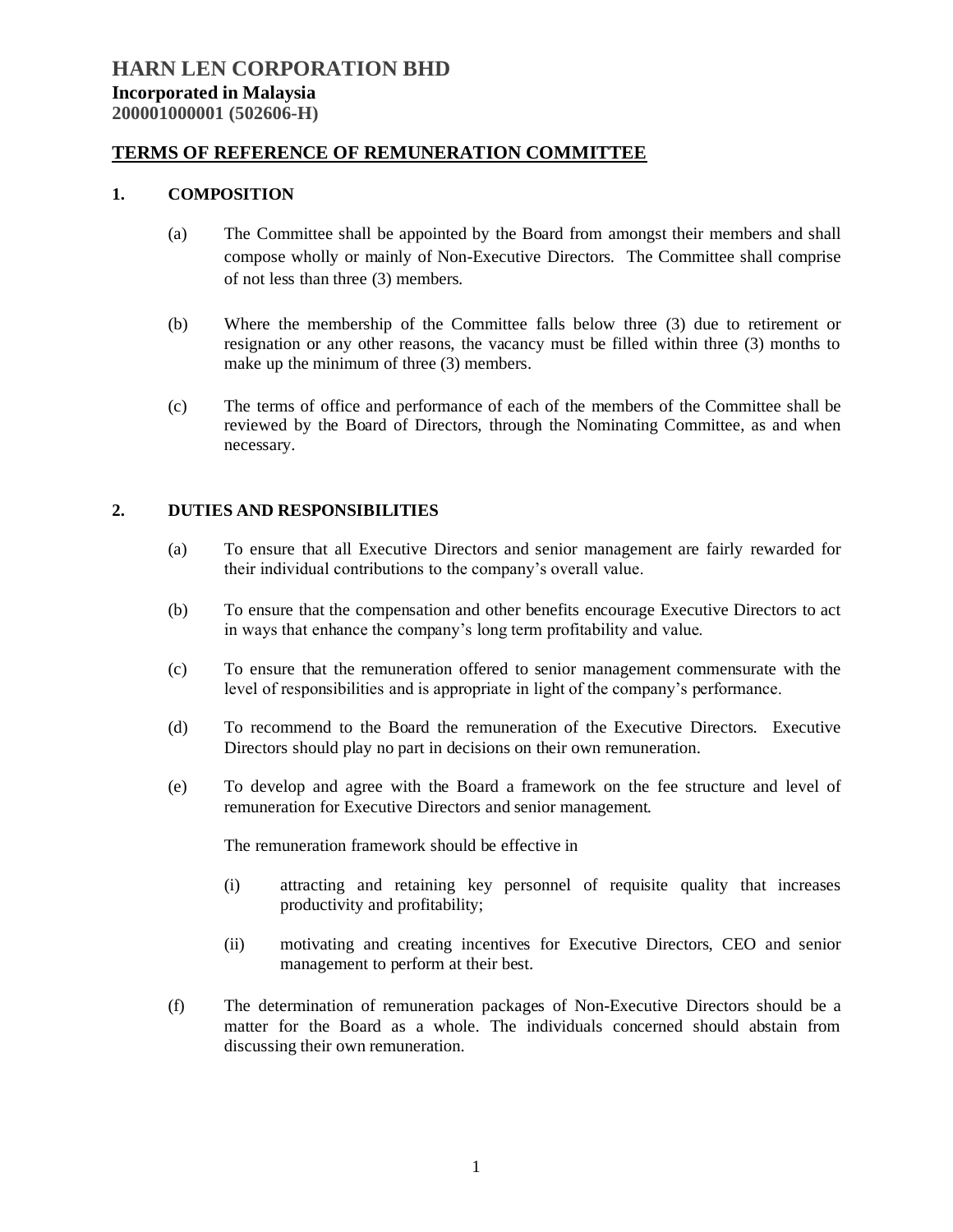# **HARN LEN CORPORATION BHD Incorporated in Malaysia 200001000001 (502606-H)**

- (g) Oversee the qualitative and quantitative disclosures of remuneration made in the Annual Report and notice of general meetings
- (h) Provide clarification to shareholdings during general meetings on matters pertaining to remuneration of Directors and senior management as well as overall remuneration framework.
- (i) The Committee should be entitled to the services of a Company Secretary who must ensure that all appointments are properly made, that all necessary information is obtained from Directors, both for the company's own records and for the purposes of meeting statutory obligations, as well as obligations arising from the Listing Requirements of Bursa Malaysia or other regulatory requirements.
- (j) The Committee should ensure compliance with any changes / amendments / updates / insertions of the Listing Requirements and any other applicable laws and regulations, arising thereof from time to time.

## **3. RULES AND PROCEDURES AT MEETINGS**

(a) Frequency of Meeting

The Committee shall meet as and when the need arises subject to at least one (1) meeting per year.

The Committee may invite any other Directors or employees within the Company to attend any of its meetings. The Committee is also authorised to obtain external professional advice and if required, to invite outsiders with the relevant experience and expertise to attend the meeting to assist the Committee in its deliberations.

(b) Chairman of the Meeting

The Chairman of the Meeting must be an Independent Non-Executive Director. In the absence of the Chairman, the members present shall elect one of their members to chair the meeting.

(c) Notice and Agenda of Meeting

Meeting may be scheduled by the Committee or the Chairman. Meeting agenda shall be the responsibility of the Chairman with input from the Committee members. The Chairman may ask the Management to participate in this process. Unless all agreed, the notice and agenda of meeting shall be circulated at least seven (7) days before each meeting to the Committee members and all those who are required to attend the meeting. Notice of meeting together with written materials for the meeting may be circulated via any appropriate form of technology. Written materials including information requested by the Committee from the Management or external consultants shall be received together with the agenda for the meeting.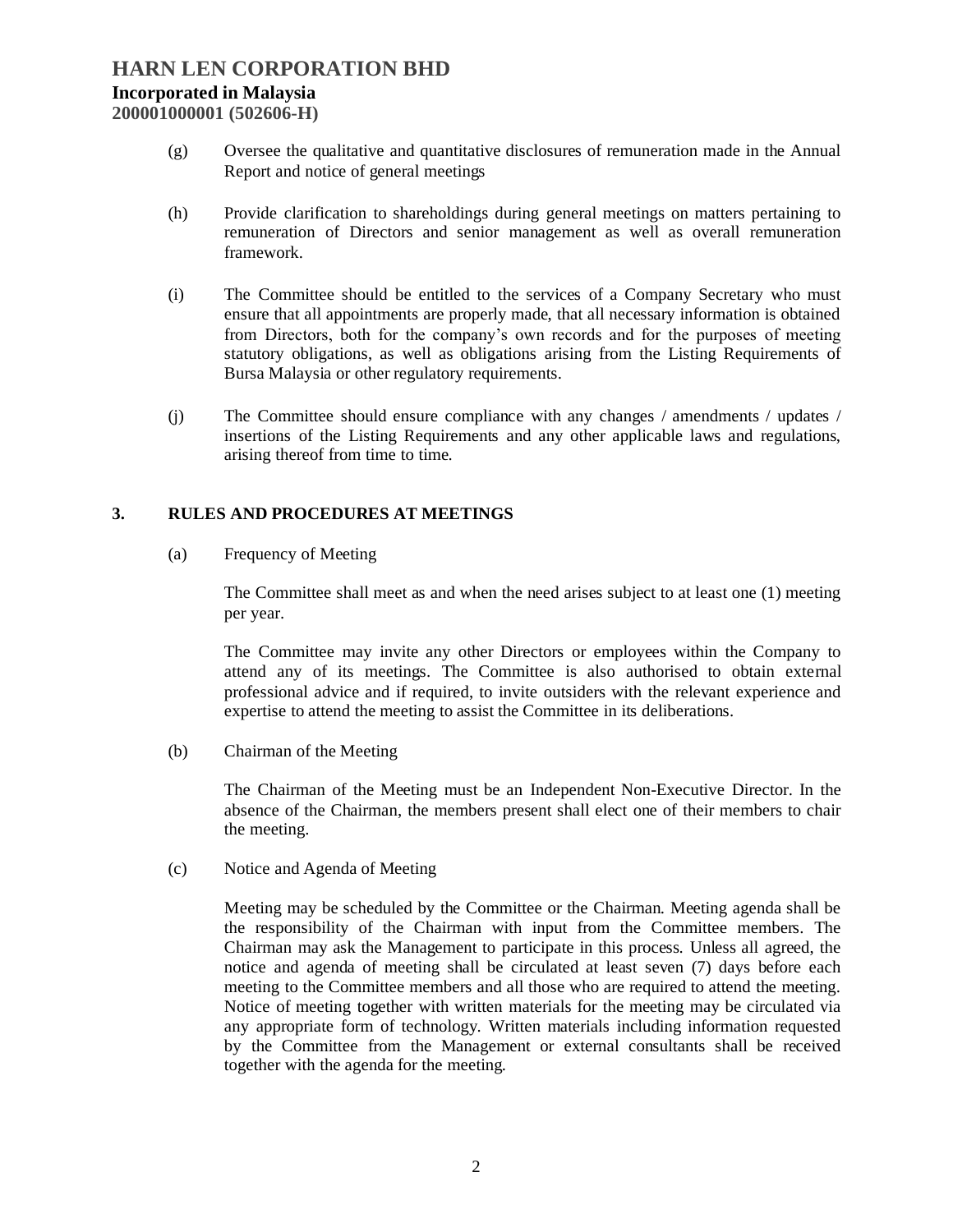(d) Quorum for the Meeting

The quorum for a meeting shall be two (2) members who are Independent Non-Executive Directors.

(e) Meeting via Telecommunication Device

The Committee may hold its meeting within Malaysia using any technology that gives each committee member a reasonable opportunity to participate.

The technology to be used for virtual meeting must be such that each committee member taking part in the meeting must be able to communicate simultaneously with each of the other members taking part in the meeting and may include telephone, television, video conferencing, or any other audio and/or visual devise which permits instantaneous communication.

For the purposes of recording attendance, the Chairman or Secretary of the Committee shall mark on the attendance sheet that the member was present and participating by instantaneous telecommunication device.

A member may not leave the meeting by disconnecting his instantaneous telecommunication device unless he has previously obtained the express consent of the Chairman of the meeting and a member will be conclusively presumed to have been present and to have formed part of the quorum at all times during the committee meeting by instantaneous telecommunication device unless he has previously obtained the express consent of the Chairman of the meeting to leave the meeting.

Minutes of the proceedings at a committee meeting including virtual meetings -will be sufficient evidence of such proceedings and of the observance of all necessary formalities if certified as correct minutes by the Chairman of the meeting or the next succeeding meeting.

(f) Decision

Questions arising at any meeting shall be decided upon by a majority vote, each member having one (1) vote. In the event of equality of votes, the Chairman of the Committee shall have a casting vote.

(g) Secretary of the Meeting

The Company Secretary or her representative(s) shall be the Secretary of the Committee at all meetings and shall be entrusted to record all proceedings and minutes of the Committee's meetings. Minutes shall be signed by the Chairman of the Meeting at which the proceedings were held or by the Chairman of the next succeeding meeting and if so signed, shall be conclusive evidence without any further proof of the facts thereon stated. The minutes shall be circulated to all members of the Committee and of the Board.